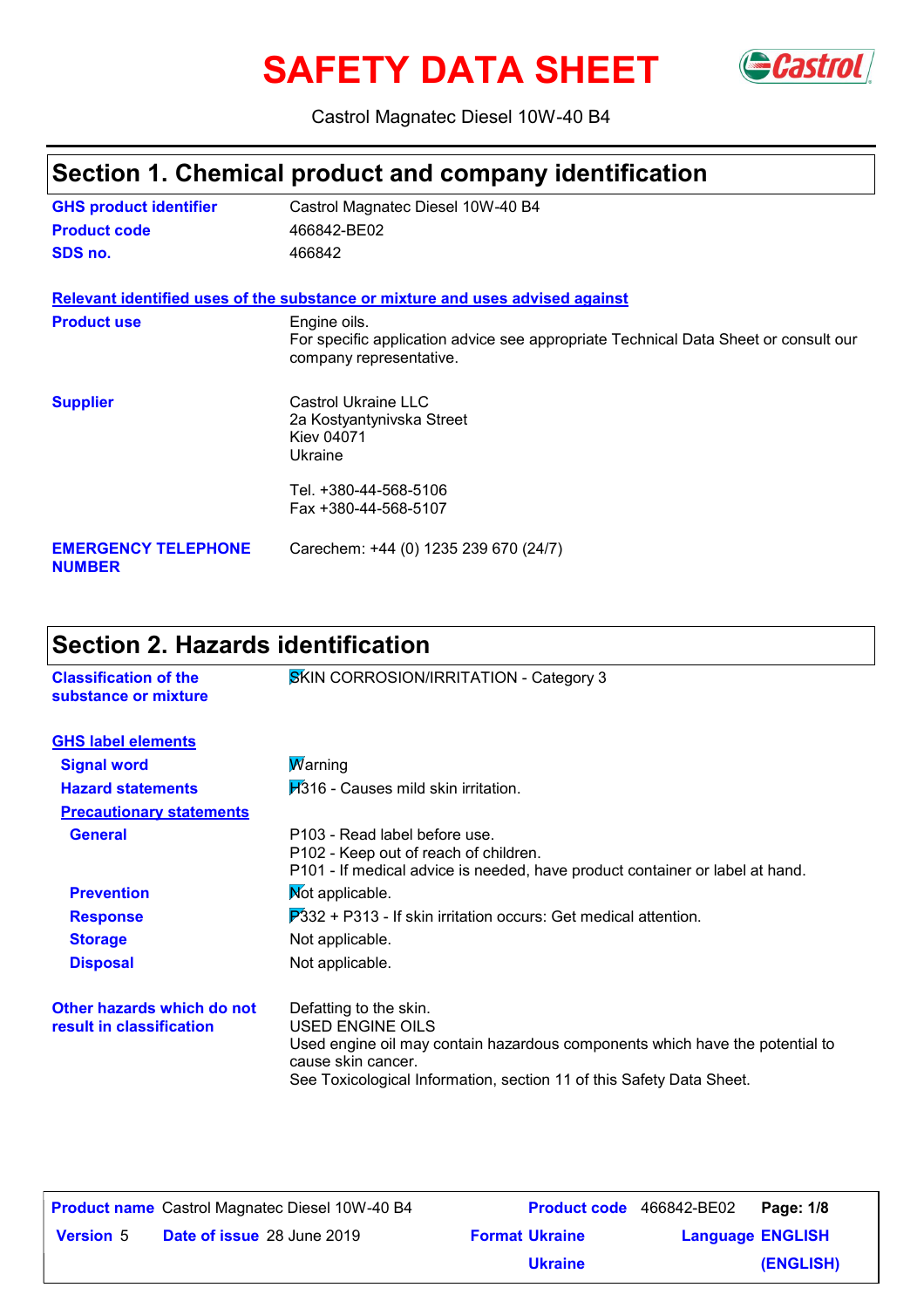## **Section 3. Composition/information on ingredients**

**Substance/mixture**

Mixture

Highly refined base oil (IP 346 DMSO extract < 3%). Proprietary performance additives.

| <b>Ingredient name</b>                                                                                     | $\frac{9}{6}$ | <b>CAS number</b> |
|------------------------------------------------------------------------------------------------------------|---------------|-------------------|
| $\boxed{\text{Phosphorodithioic acid, mixed O,O-bis(1,3-dimethylbutyl and iso-Pr)}}$<br>esters, zinc salts | -≤3           | 84605-29-8        |
| phenol, (tetrapropenyl) derivatives                                                                        | < 0.1         | 74499-35-7        |

**There are no additional ingredients present which, within the current knowledge of the supplier and in the concentrations applicable, are classified as hazardous to health or the environment and hence require reporting in this section.**

**Occupational exposure limits, if available, are listed in Section 8.**

### **Section 4. First aid measures**

| <b>Description of necessary first aid measures</b> |
|----------------------------------------------------|
|----------------------------------------------------|

| <b>Inhalation</b>                                         | In case of inhalation of decomposition products in a fire, symptoms may be delayed.<br>If inhaled, remove to fresh air. The exposed person may need to be kept under<br>medical surveillance for 48 hours. Get medical attention if symptoms occur.                                                                                  |
|-----------------------------------------------------------|--------------------------------------------------------------------------------------------------------------------------------------------------------------------------------------------------------------------------------------------------------------------------------------------------------------------------------------|
| <b>Ingestion</b>                                          | <b>Do</b> not induce vomiting unless directed to do so by medical personnel. Never give<br>anything by mouth to an unconscious person. If unconscious, place in recovery<br>position and get medical attention immediately. Get medical attention if adverse<br>health effects persist or are severe.                                |
| <b>Skin contact</b>                                       | In case of contact, immediately flush skin with plenty of water for at least 15 minutes<br>while removing contaminated clothing and shoes. Wash skin thoroughly with soap<br>and water or use recognised skin cleanser. Wash clothing before reuse. Clean<br>shoes thoroughly before reuse. Get medical attention if symptoms occur. |
| <b>Eye contact</b>                                        | In case of contact, immediately flush eyes with plenty of water for at least 15<br>minutes. Eyelids should be held away from the eyeball to ensure thorough rinsing.<br>Check for and remove any contact lenses. Get medical attention.                                                                                              |
| <b>Most important symptoms/effects, acute and delayed</b> |                                                                                                                                                                                                                                                                                                                                      |
|                                                           | See Section 11 for more detailed information on health effects and symptoms.                                                                                                                                                                                                                                                         |
|                                                           | Indication of immediate medical attention and special treatment needed, if necessary                                                                                                                                                                                                                                                 |
| <b>Specific treatments</b>                                | No specific treatment.                                                                                                                                                                                                                                                                                                               |
| <b>Notes to physician</b>                                 | In case of inhalation of decomposition products in a fire, symptoms may be delayed.<br>The exposed person may need to be kept under medical surveillance for 48 hours.<br>Treatment should in general be symptomatic and directed to relieving any effects.                                                                          |

### **Section 5. Firefighting measures**

| <b>Extinguishing media</b>                           |                                                                                                                                                              |
|------------------------------------------------------|--------------------------------------------------------------------------------------------------------------------------------------------------------------|
| <b>Suitable extinguishing</b><br>media               | In case of fire, use foam, dry chemical or carbon dioxide extinguisher or spray.                                                                             |
| <b>Unsuitable extinguishing</b><br>media             | Do not use water jet.                                                                                                                                        |
| <b>Specific hazards arising</b><br>from the chemical | In a fire or if heated, a pressure increase will occur and the container may burst.                                                                          |
| <b>Hazardous thermal</b><br>decomposition products   | Combustion products may include the following:<br>carbon oxides (CO, CO <sub>2</sub> ) (carbon monoxide, carbon dioxide)<br>nitrogen oxides (NO, $NO2$ etc.) |

**Protection of first-aiders** Mo action shall be taken involving any personal risk or without suitable training. It

may be dangerous to the person providing aid to give mouth-to-mouth resuscitation.

|                  | <b>Product name</b> Castrol Magnatec Diesel 10W-40 B4 | Product code 466842-BE02 |                         | Page: 2/8 |
|------------------|-------------------------------------------------------|--------------------------|-------------------------|-----------|
| <b>Version 5</b> | <b>Date of issue 28 June 2019</b>                     | <b>Format Ukraine</b>    | <b>Language ENGLISH</b> |           |
|                  |                                                       | <b>Ukraine</b>           |                         | (ENGLISH) |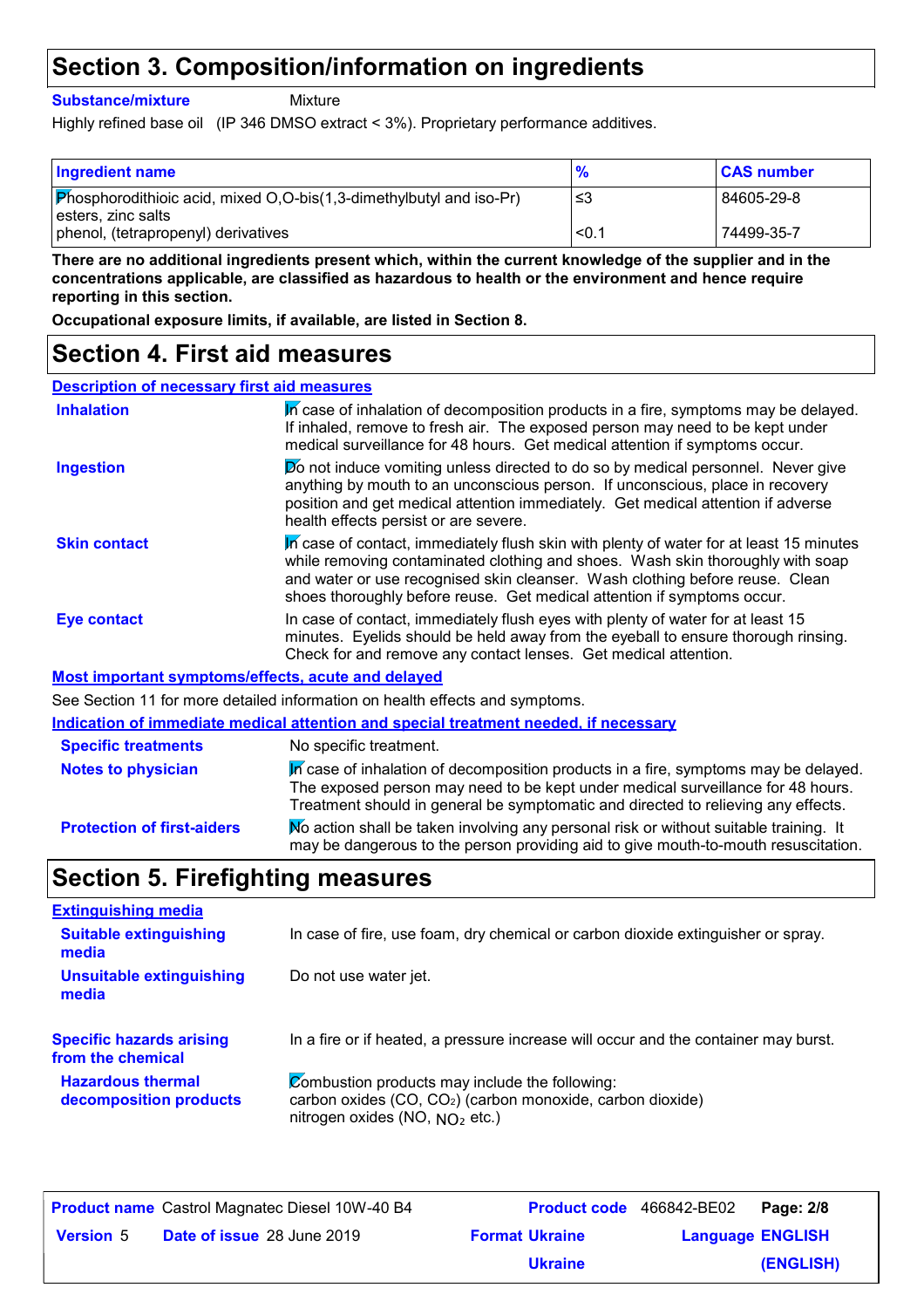# **Section 5. Firefighting measures**

| <b>Special protective actions</b><br>for fire-fighters | Promptly isolate the scene by removing all persons from the vicinity of the incident if<br>there is a fire. No action shall be taken involving any personal risk or without<br>suitable training. |
|--------------------------------------------------------|---------------------------------------------------------------------------------------------------------------------------------------------------------------------------------------------------|
| <b>Special protective</b>                              | Fire-fighters should wear positive pressure self-contained breathing apparatus                                                                                                                    |
| equipment for fire-fighters                            | (SCBA) and full turnout gear.                                                                                                                                                                     |

### **Section 6. Accidental release measures**

**Personal precautions, protective equipment and emergency procedures**

| For non-emergency<br>personnel                              | No action shall be taken involving any personal risk or without suitable training.<br>Evacuate surrounding areas. Keep unnecessary and unprotected personnel from<br>entering. Do not touch or walk through spilt material. Avoid breathing vapour or<br>mist. Provide adequate ventilation. Put on appropriate personal protective<br>equipment. Floors may be slippery; use care to avoid falling. Contact emergency<br>personnel. |  |  |
|-------------------------------------------------------------|--------------------------------------------------------------------------------------------------------------------------------------------------------------------------------------------------------------------------------------------------------------------------------------------------------------------------------------------------------------------------------------------------------------------------------------|--|--|
| For emergency responders                                    | Entry into a confined space or poorly ventilated area contaminated with vapour, mist<br>or fume is extremely hazardous without the correct respiratory protective equipment<br>and a safe system of work. Wear self-contained breathing apparatus. Wear a<br>suitable chemical protective suit. Chemical resistant boots. See also the<br>information in "For non-emergency personnel".                                              |  |  |
| <b>Environmental precautions</b>                            | Avoid dispersal of spilt material and runoff and contact with soil, waterways, drains<br>and sewers. Inform the relevant authorities if the product has caused environmental<br>pollution (sewers, waterways, soil or air).                                                                                                                                                                                                          |  |  |
| <b>Methods and material for containment and cleaning up</b> |                                                                                                                                                                                                                                                                                                                                                                                                                                      |  |  |
| <b>Small spill</b>                                          | Stop leak if without risk. Move containers from spill area. Absorb with an inert<br>material and place in an appropriate waste disposal container. Dispose of via a<br>licensed waste disposal contractor.                                                                                                                                                                                                                           |  |  |
| <b>Large spill</b>                                          | Stop leak if without risk. Move containers from spill area. Approach the release<br>from upwind. Prevent entry into sewers, water courses, basements or confined<br>areas. Contain and collect spillage with non-combustible, absorbent material e.g.                                                                                                                                                                                |  |  |

sand, earth, vermiculite or diatomaceous earth and place in container for disposal according to local regulations. Contaminated absorbent material may pose the same hazard as the spilt product. Dispose of via a licensed waste disposal contractor.

# **Section 7. Handling and storage**

| <b>Precautions for safe handling</b>                                                                                                                                                                                                                                                                                                                                                                                                                                                                                                                                                                                                                                               |                                                                                                                                                                                                                                                                                                                                                                                                       |                                 |  |                         |
|------------------------------------------------------------------------------------------------------------------------------------------------------------------------------------------------------------------------------------------------------------------------------------------------------------------------------------------------------------------------------------------------------------------------------------------------------------------------------------------------------------------------------------------------------------------------------------------------------------------------------------------------------------------------------------|-------------------------------------------------------------------------------------------------------------------------------------------------------------------------------------------------------------------------------------------------------------------------------------------------------------------------------------------------------------------------------------------------------|---------------------------------|--|-------------------------|
| <b>Protective measures</b>                                                                                                                                                                                                                                                                                                                                                                                                                                                                                                                                                                                                                                                         | <b>Put on appropriate personal protective equipment (see Section 8). Do not ingest.</b><br>Avoid contact with eyes, skin and clothing. Avoid breathing vapour or mist. Keep in<br>the original container or an approved alternative made from a compatible material,<br>kept tightly closed when not in use. Empty containers retain product residue and<br>can be hazardous. Do not reuse container. |                                 |  |                         |
| <b>Advice on general</b><br>occupational hygiene                                                                                                                                                                                                                                                                                                                                                                                                                                                                                                                                                                                                                                   | Eating, drinking and smoking should be prohibited in areas where this material is<br>handled, stored and processed. Wash thoroughly after handling. Remove<br>contaminated clothing and protective equipment before entering eating areas. See<br>also Section 8 for additional information on hygiene measures.                                                                                      |                                 |  |                         |
| Store in accordance with local regulations. Store in original container protected<br><b>Conditions for safe storage,</b><br>from direct sunlight in a dry, cool and well-ventilated area, away from incompatible<br>including any<br>materials (see Section 10) and food and drink. Keep container tightly closed and<br><b>incompatibilities</b><br>sealed until ready for use. Store and use only in equipment/containers designed for<br>use with this product. Containers that have been opened must be carefully resealed<br>and kept upright to prevent leakage. Do not store in unlabelled containers. Use<br>appropriate containment to avoid environmental contamination. |                                                                                                                                                                                                                                                                                                                                                                                                       |                                 |  |                         |
| <b>Not suitable</b>                                                                                                                                                                                                                                                                                                                                                                                                                                                                                                                                                                                                                                                                | Prolonged exposure to elevated temperature.                                                                                                                                                                                                                                                                                                                                                           |                                 |  |                         |
| <b>Product name</b> Castrol Magnatec Diesel 10W-40 B4                                                                                                                                                                                                                                                                                                                                                                                                                                                                                                                                                                                                                              |                                                                                                                                                                                                                                                                                                                                                                                                       | <b>Product code</b> 466842-BE02 |  | Page: 3/8               |
| <b>Version 5</b><br>Date of issue 28 June 2019                                                                                                                                                                                                                                                                                                                                                                                                                                                                                                                                                                                                                                     |                                                                                                                                                                                                                                                                                                                                                                                                       | <b>Format Ukraine</b>           |  | <b>Language ENGLISH</b> |
|                                                                                                                                                                                                                                                                                                                                                                                                                                                                                                                                                                                                                                                                                    |                                                                                                                                                                                                                                                                                                                                                                                                       | <b>Ukraine</b>                  |  | (ENGLISH)               |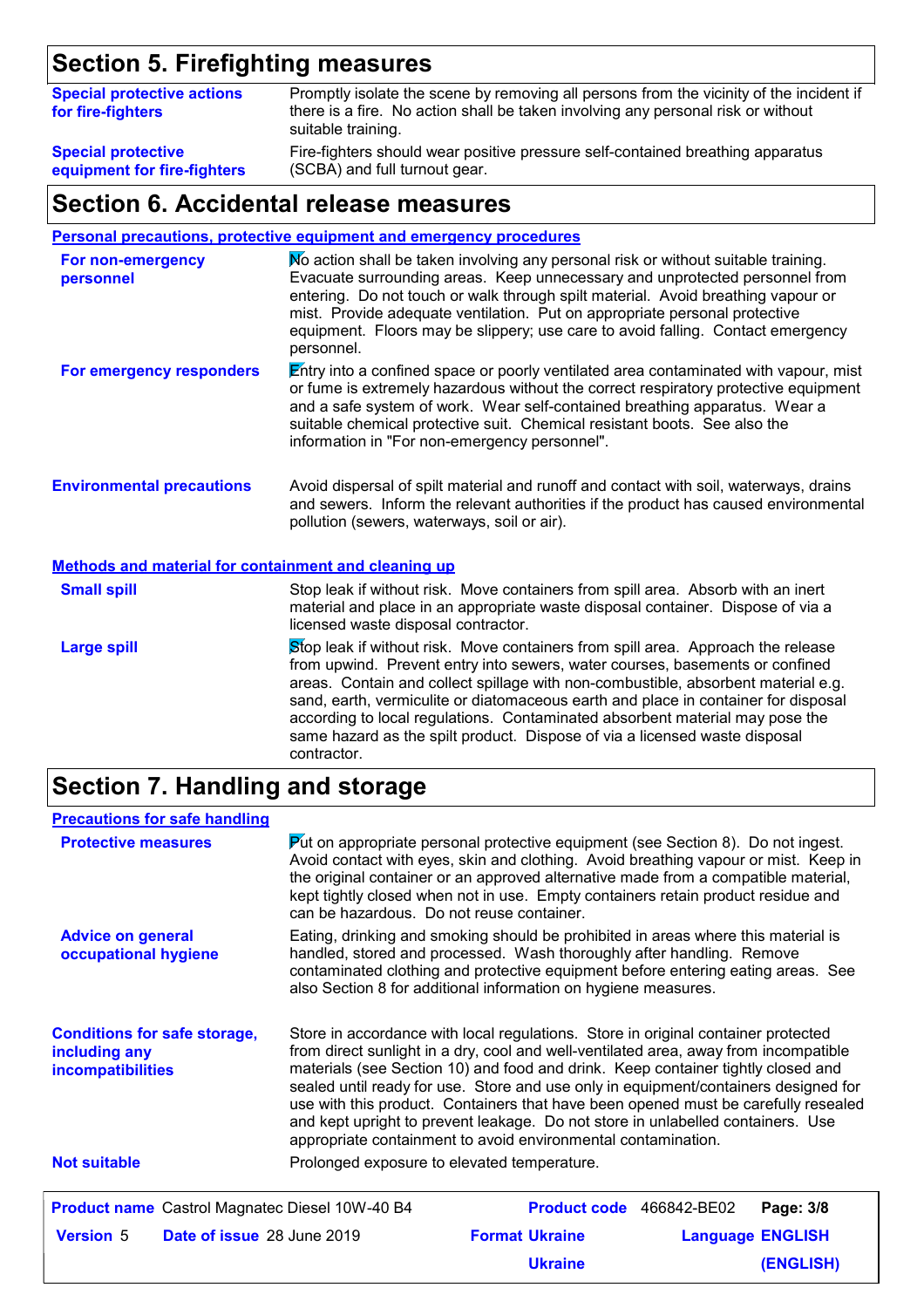# **Section 8. Exposure controls/personal protection**

#### **Control parameters**

### **Occupational exposure limits**

No exposure limit value known.

| <b>Appropriate engineering</b><br><b>controls</b> | Provide exhaust ventilation or other engineering controls to keep the relevant<br>airborne concentrations below their respective occupational exposure limits.<br>All activities involving chemicals should be assessed for their risks to health, to<br>ensure exposures are adequately controlled. Personal protective equipment should<br>only be considered after other forms of control measures (e.g. engineering controls)<br>have been suitably evaluated. Personal protective equipment should conform to<br>appropriate standards, be suitable for use, be kept in good condition and properly<br>maintained.<br>Your supplier of personal protective equipment should be consulted for advice on<br>selection and appropriate standards. For further information contact your national<br>organisation for standards.<br>The final choice of protective equipment will depend upon a risk assessment. It is<br>important to ensure that all items of personal protective equipment are compatible. |
|---------------------------------------------------|---------------------------------------------------------------------------------------------------------------------------------------------------------------------------------------------------------------------------------------------------------------------------------------------------------------------------------------------------------------------------------------------------------------------------------------------------------------------------------------------------------------------------------------------------------------------------------------------------------------------------------------------------------------------------------------------------------------------------------------------------------------------------------------------------------------------------------------------------------------------------------------------------------------------------------------------------------------------------------------------------------------|
| <b>Environmental exposure</b><br>controls         | Emissions from ventilation or work process equipment should be checked to ensure<br>they comply with the requirements of environmental protection legislation. In some<br>cases, fume scrubbers, filters or engineering modifications to the process<br>equipment will be necessary to reduce emissions to acceptable levels.                                                                                                                                                                                                                                                                                                                                                                                                                                                                                                                                                                                                                                                                                 |
| <b>Individual protection measures</b>             |                                                                                                                                                                                                                                                                                                                                                                                                                                                                                                                                                                                                                                                                                                                                                                                                                                                                                                                                                                                                               |
| <b>Hygiene measures</b>                           | Wash hands, forearms and face thoroughly after handling chemical products, before<br>eating, smoking and using the lavatory and at the end of the working period.<br>Appropriate techniques should be used to remove potentially contaminated clothing.<br>Wash contaminated clothing before reusing. Ensure that eyewash stations and<br>safety showers are close to the workstation location.                                                                                                                                                                                                                                                                                                                                                                                                                                                                                                                                                                                                               |
| <b>Eye/face protection</b>                        | Safety glasses with side shields.                                                                                                                                                                                                                                                                                                                                                                                                                                                                                                                                                                                                                                                                                                                                                                                                                                                                                                                                                                             |
| <b>Skin protection</b>                            |                                                                                                                                                                                                                                                                                                                                                                                                                                                                                                                                                                                                                                                                                                                                                                                                                                                                                                                                                                                                               |
| <b>Hand protection</b>                            | Wear protective gloves if prolonged or repeated contact is likely. Wear chemical<br>resistant gloves. Recommended: Nitrile gloves. The correct choice of protective<br>gloves depends upon the chemicals being handled, the conditions of work and use,<br>and the condition of the gloves (even the best chemically resistant glove will break<br>down after repeated chemical exposures). Most gloves provide only a short time of<br>protection before they must be discarded and replaced. Because specific work<br>environments and material handling practices vary, safety procedures should be<br>developed for each intended application. Gloves should therefore be chosen in<br>consultation with the supplier/manufacturer and with a full assessment of the<br>working conditions.                                                                                                                                                                                                               |
| <b>Body protection</b>                            | Use of protective clothing is good industrial practice<br>Personal protective equipment for the body should be selected based on the task<br>being performed and the risks involved and should be approved by a specialist<br>before handling this product.<br>Cotton or polyester/cotton overalls will only provide protection against light<br>superficial contamination that will not soak through to the skin. Overalls should be<br>laundered on a regular basis. When the risk of skin exposure is high (e.g. when<br>cleaning up spillages or if there is a risk of splashing) then chemical resistant aprons<br>and/or impervious chemical suits and boots will be required.                                                                                                                                                                                                                                                                                                                          |

|                  | <b>Product name</b> Castrol Magnatec Diesel 10W-40 B4 | Product code 466842-BE02 |                         | Page: 4/8 |
|------------------|-------------------------------------------------------|--------------------------|-------------------------|-----------|
| <b>Version 5</b> | <b>Date of issue 28 June 2019</b>                     | <b>Format Ukraine</b>    | <b>Language ENGLISH</b> |           |
|                  |                                                       | <b>Ukraine</b>           |                         | (ENGLISH) |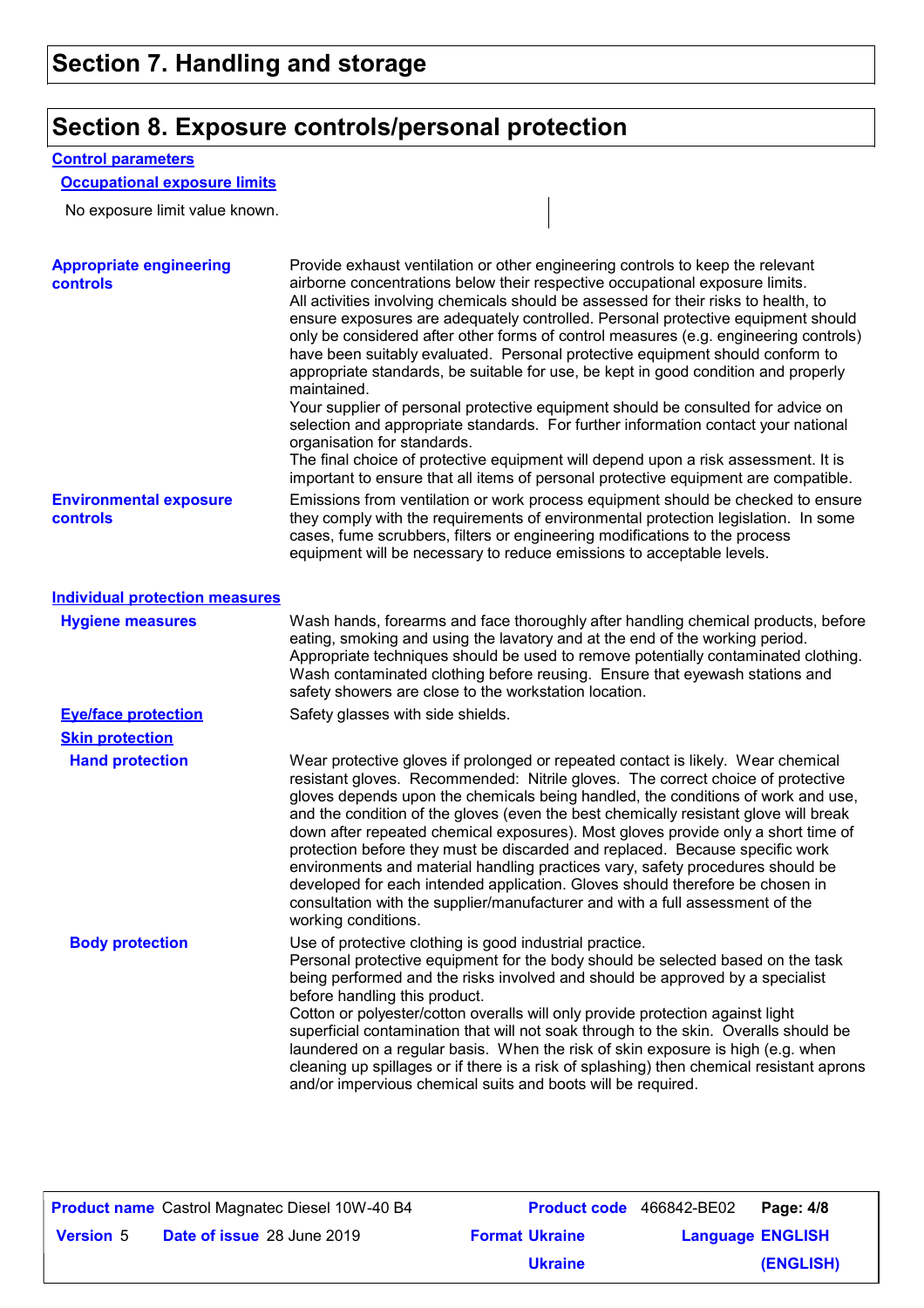### **Section 8. Exposure controls/personal protection**

**Respiratory protection**

In case of insufficient ventilation, wear suitable respiratory equipment. The correct choice of respiratory protection depends upon the chemicals being handled, the conditions of work and use, and the condition of the respiratory equipment. Safety procedures should be developed for each intended application. Respiratory protection equipment should therefore be chosen in consultation with the supplier/manufacturer and with a full assessment of the working conditions.

# **Section 9. Physical and chemical properties**

| <b>Appearance</b>                                      |                                                                                                                                       |
|--------------------------------------------------------|---------------------------------------------------------------------------------------------------------------------------------------|
| <b>Physical state</b>                                  | Liquid.                                                                                                                               |
| <b>Colour</b>                                          | Amber. [Light]                                                                                                                        |
| <b>Odour</b>                                           | Not available.                                                                                                                        |
| <b>Odour threshold</b>                                 | Not available.                                                                                                                        |
| рH                                                     | Not available.                                                                                                                        |
| <b>Melting point</b>                                   | Not available.                                                                                                                        |
| <b>Boiling point</b>                                   | Not available.                                                                                                                        |
| <b>Flash point</b>                                     | Closed cup: 204°C (399.2°F) [Pensky-Martens.]<br>Open cup: 242°C (467.6°F) [Cleveland.]                                               |
| <b>Evaporation rate</b>                                | Not available.                                                                                                                        |
| <b>Flammability (solid, gas)</b>                       | Not applicable. Based on - Physical state                                                                                             |
| <b>Lower and upper explosive</b><br>(flammable) limits | Not available.                                                                                                                        |
| <b>Vapour pressure</b>                                 | Not available.                                                                                                                        |
| <b>Vapour density</b>                                  | Not available.                                                                                                                        |
| <b>Relative density</b>                                | Not available.                                                                                                                        |
| <b>Density</b>                                         | <1000 kg/m <sup>3</sup> (<1 g/cm <sup>3</sup> ) at 15 <sup>°</sup> C                                                                  |
| <b>Solubility</b>                                      | insoluble in water.                                                                                                                   |
| <b>Partition coefficient: n-</b><br>octanol/water      | Not available.                                                                                                                        |
| <b>Auto-ignition temperature</b>                       | Not available.                                                                                                                        |
| <b>Decomposition temperature</b>                       | Not available.                                                                                                                        |
| <b>Viscosity</b>                                       | Kinematic: 99.9 mm <sup>2</sup> /s (99.9 cSt) at 40 $^{\circ}$ C<br>Kinematic: 14.6 mm <sup>2</sup> /s (14.6 cSt) at 100 $^{\circ}$ C |

## **Section 10. Stability and reactivity**

| <b>Reactivity</b>                            | No specific test data available for this product. Refer to Conditions to avoid and<br>Incompatible materials for additional information.                                   |
|----------------------------------------------|----------------------------------------------------------------------------------------------------------------------------------------------------------------------------|
| <b>Chemical stability</b>                    | The product is stable.                                                                                                                                                     |
| <b>Possibility of hazardous</b><br>reactions | Under normal conditions of storage and use, hazardous reactions will not occur.<br>Under normal conditions of storage and use, hazardous polymerisation will not<br>occur. |
| <b>Conditions to avoid</b>                   | Avoid all possible sources of ignition (spark or flame).                                                                                                                   |
| <b>Incompatible materials</b>                | Reactive or incompatible with the following materials: oxidising materials.                                                                                                |
| <b>Hazardous decomposition</b><br>products   | Under normal conditions of storage and use, hazardous decomposition products<br>should not be produced.                                                                    |

|                  | <b>Product name</b> Castrol Magnatec Diesel 10W-40 B4 |                       | Product code 466842-BE02 Page: 5/8 |           |
|------------------|-------------------------------------------------------|-----------------------|------------------------------------|-----------|
| <b>Version 5</b> | <b>Date of issue 28 June 2019</b>                     | <b>Format Ukraine</b> | <b>Language ENGLISH</b>            |           |
|                  |                                                       | <b>Ukraine</b>        |                                    | (ENGLISH) |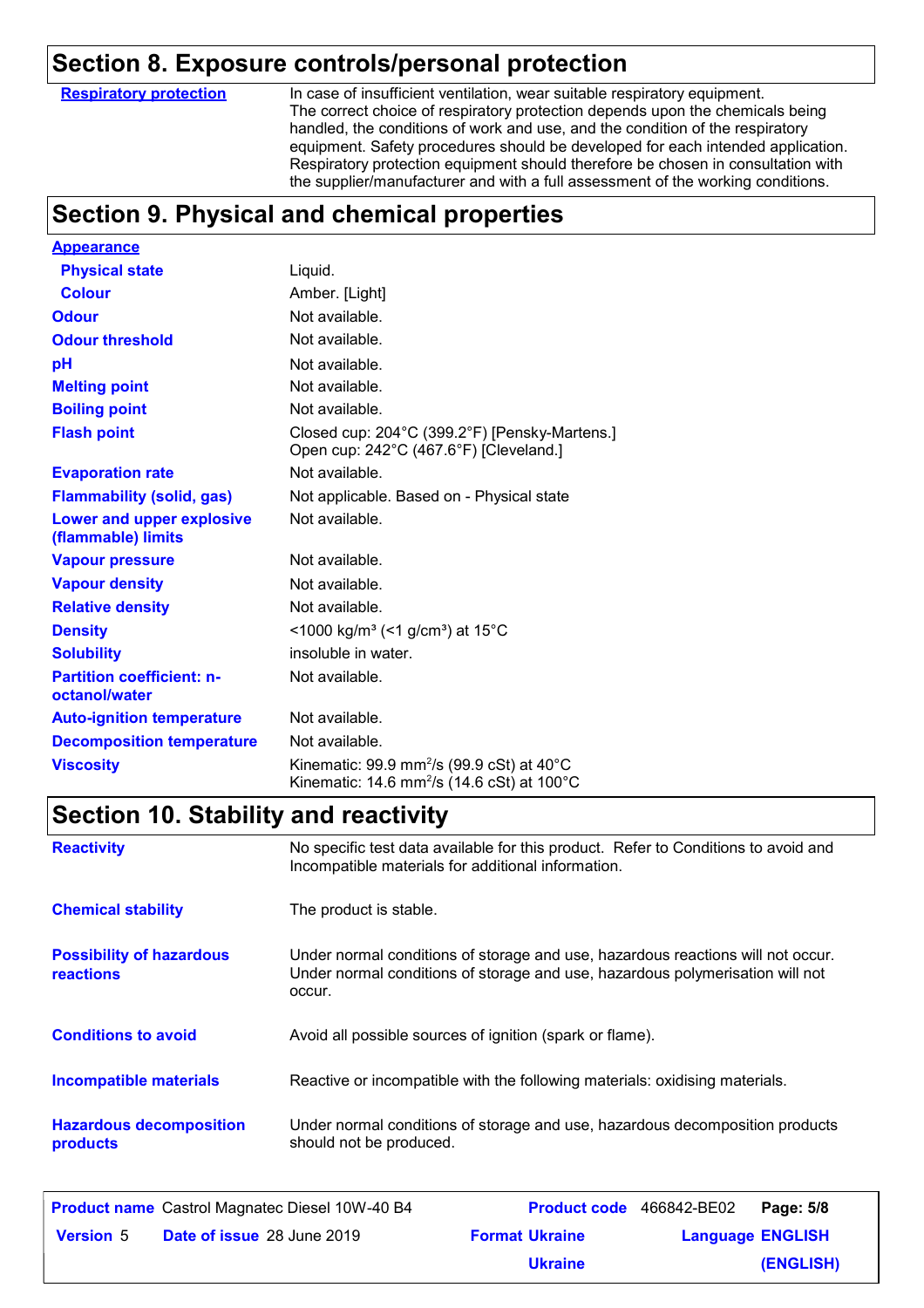# **Section 11. Toxicological information**

#### **Information on toxicological effects**

| <b>Information on likely routes</b><br>of exposure | Routes of entry anticipated: Dermal, Inhalation.                                                                           |  |
|----------------------------------------------------|----------------------------------------------------------------------------------------------------------------------------|--|
| <b>Potential acute health effects</b>              |                                                                                                                            |  |
| <b>Eye contact</b>                                 | Mo known significant effects or critical hazards.                                                                          |  |
| <b>Inhalation</b>                                  | <b>Exposure to decomposition products may cause a health hazard. Serious effects</b><br>may be delayed following exposure. |  |
| <b>Skin contact</b>                                | $\overline{\mathcal{C}}$ auses mild skin irritation. Defatting to the skin.                                                |  |
| <b>Ingestion</b>                                   | <b>Irritating to mouth, throat and stomach.</b>                                                                            |  |
|                                                    | Symptoms related to the physical, chemical and toxicological characteristics                                               |  |
| Eye contact                                        | Adverse symptoms may include the following:<br>pain or irritation<br>watering                                              |  |

|                     | <b>Palli</b> UI IIIILAUUII<br>watering<br>redness                                           |
|---------------------|---------------------------------------------------------------------------------------------|
| <b>Inhalation</b>   | No specific data.                                                                           |
| <b>Skin contact</b> | Adverse symptoms may include the following:<br>irritation<br>redness<br>dryness<br>cracking |
| <b>Ingestion</b>    | No specific data.                                                                           |

#### **Delayed and immediate effects as well as chronic effects from short and long-term exposure**

#### **Potential chronic health effects**

| <b>General</b>               | USED ENGINE OILS<br>Combustion products resulting from the operation of internal combustion engines<br>contaminate engine oils during use. Used engine oil may contain hazardous<br>components which have the potential to cause skin cancer. Frequent or prolonged<br>contact with all types and makes of used engine oil must therefore be avoided and a<br>high standard of personal hygiene maintained. |
|------------------------------|-------------------------------------------------------------------------------------------------------------------------------------------------------------------------------------------------------------------------------------------------------------------------------------------------------------------------------------------------------------------------------------------------------------|
| <b>Carcinogenicity</b>       | No known significant effects or critical hazards.                                                                                                                                                                                                                                                                                                                                                           |
| <b>Mutagenicity</b>          | No known significant effects or critical hazards.                                                                                                                                                                                                                                                                                                                                                           |
| <b>Teratogenicity</b>        | No known significant effects or critical hazards.                                                                                                                                                                                                                                                                                                                                                           |
| <b>Developmental effects</b> | No known significant effects or critical hazards.                                                                                                                                                                                                                                                                                                                                                           |
| <b>Fertility effects</b>     | No known significant effects or critical hazards.                                                                                                                                                                                                                                                                                                                                                           |

### **Section 12. Ecological information**

**Environmental effects** No known significant effects or critical hazards.

#### **Persistence and degradability**

Expected to be biodegradable.

#### **Bioaccumulative potential**

This product is not expected to bioaccumulate through food chains in the environment.

#### **Mobility in soil**

|                  | <b>Product name</b> Castrol Magnatec Diesel 10W-40 B4 | Product code 466842-BE02 |                         | Page: 6/8 |
|------------------|-------------------------------------------------------|--------------------------|-------------------------|-----------|
| <b>Version 5</b> | <b>Date of issue 28 June 2019</b>                     | <b>Format Ukraine</b>    | <b>Language ENGLISH</b> |           |
|                  |                                                       | <b>Ukraine</b>           |                         | (ENGLISH) |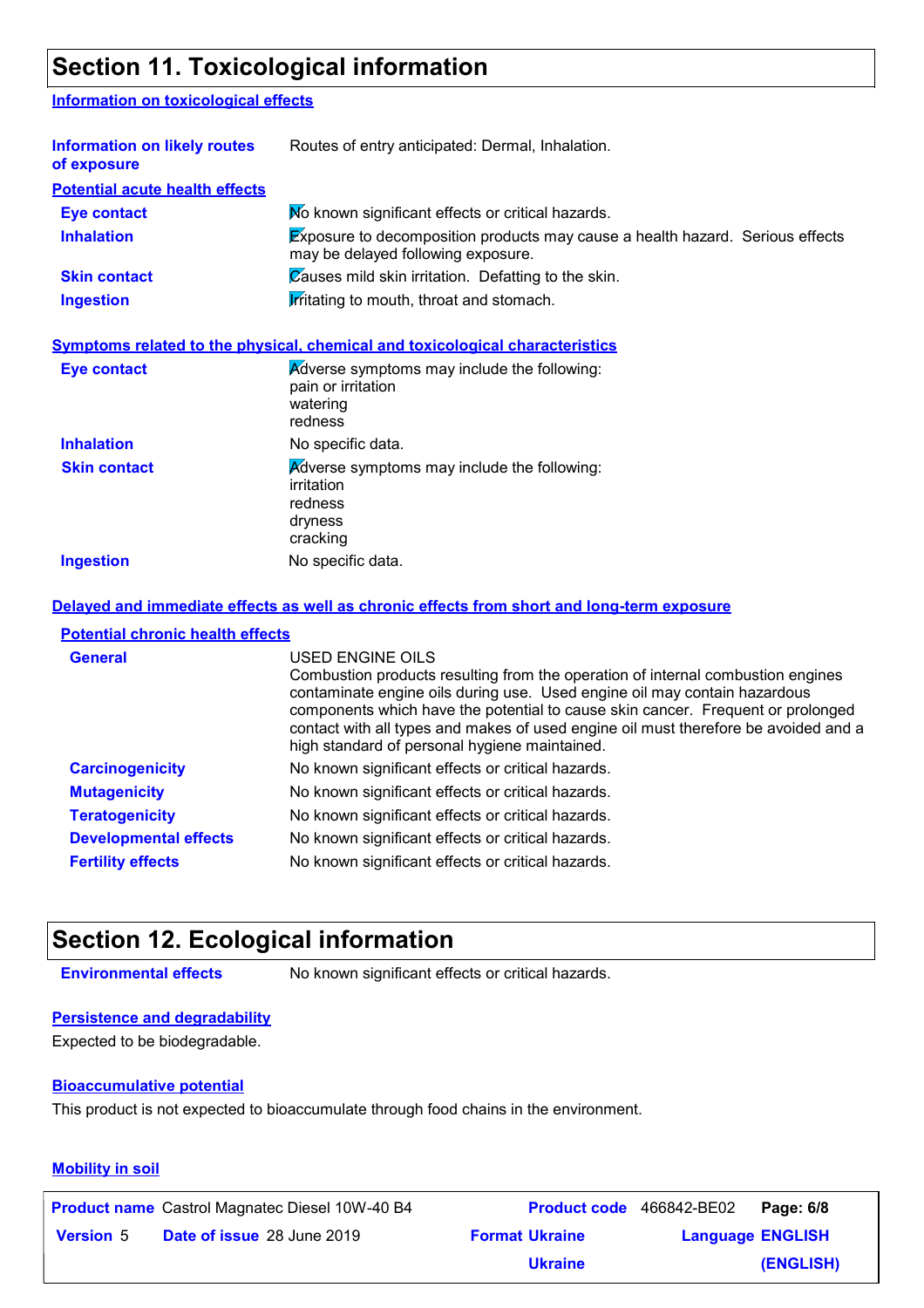### **Section 12. Ecological information**

**Mobility** Spillages may penetrate the soil causing ground water contamination.

**Other ecological information** Spills may form a film on water surfaces causing physical damage to organisms. Oxygen transfer could also be impaired.

### **Section 13. Disposal considerations**

The generation of waste should be avoided or minimised wherever possible. Significant quantities of waste product residues should not be disposed of via the foul sewer but processed in a suitable effluent treatment plant. Dispose of surplus and non-recyclable products via a licensed waste disposal contractor. Disposal of this product, solutions and any by-products should at all times comply with the requirements of environmental protection and waste disposal legislation and any regional local authority requirements. Waste packaging should be recycled. Incineration or landfill should only be considered when recycling is not feasible. This material and its container must be disposed of in a safe way. Care should be taken when handling emptied containers that have not been cleaned or rinsed out. Empty containers or liners may retain some product residues. Avoid dispersal of spilt material and runoff and contact with soil, waterways, drains and sewers. **Disposal methods**

### **Section 14. Transport information**

|                                      | <b>IMDG</b>              | <b>IATA</b>              |
|--------------------------------------|--------------------------|--------------------------|
| <b>UN number</b>                     | Not regulated.           | Not regulated.           |
| <b>UN proper</b><br>shipping name    | $\overline{\phantom{a}}$ |                          |
| <b>Transport hazard</b><br>class(es) | $\overline{\phantom{a}}$ | ۰                        |
| <b>Packing group</b>                 | $\overline{\phantom{a}}$ | $\overline{\phantom{a}}$ |
| <b>Environmental</b><br>hazards      | No.                      | No.                      |
| <b>Additional</b><br>information     |                          | $\overline{\phantom{a}}$ |

**Special precautions for user** Not available.

# **Section 15. Regulatory information**

#### **Regulation according to other foreign laws**

| <b>REACH Status</b>                                     | The company, as identified in Section 1, sells this product in the EU in compliance<br>with the current requirements of REACH. |
|---------------------------------------------------------|--------------------------------------------------------------------------------------------------------------------------------|
| <b>United States inventory</b><br>(TSCA 8b)             | All components are active or exempted.                                                                                         |
| <b>Australia inventory (AICS)</b>                       | All components are listed or exempted.                                                                                         |
| <b>Canada inventory</b>                                 | All components are listed or exempted.                                                                                         |
| <b>China inventory (IECSC)</b>                          | All components are listed or exempted.                                                                                         |
| <b>Japan inventory (ENCS)</b>                           | All components are listed or exempted.                                                                                         |
| <b>Korea inventory (KECI)</b>                           | All components are listed or exempted.                                                                                         |
|                                                         |                                                                                                                                |
| <b>Draduat name Cootrol Mognotoo Dional 1014/ 40 D4</b> | <b>Draduat sade</b> 466040 DE00<br><b>Dogs: 7/0</b>                                                                            |

|                  | <b>Product name</b> Castrol Magnatec Diesel 10W-40 B4 | Product code 466842-BE02 |                         | Page: 7/8 |
|------------------|-------------------------------------------------------|--------------------------|-------------------------|-----------|
| <b>Version 5</b> | Date of issue 28 June 2019                            | <b>Format Ukraine</b>    | <b>Language ENGLISH</b> |           |
|                  |                                                       | <b>Ukraine</b>           |                         | (ENGLISH) |